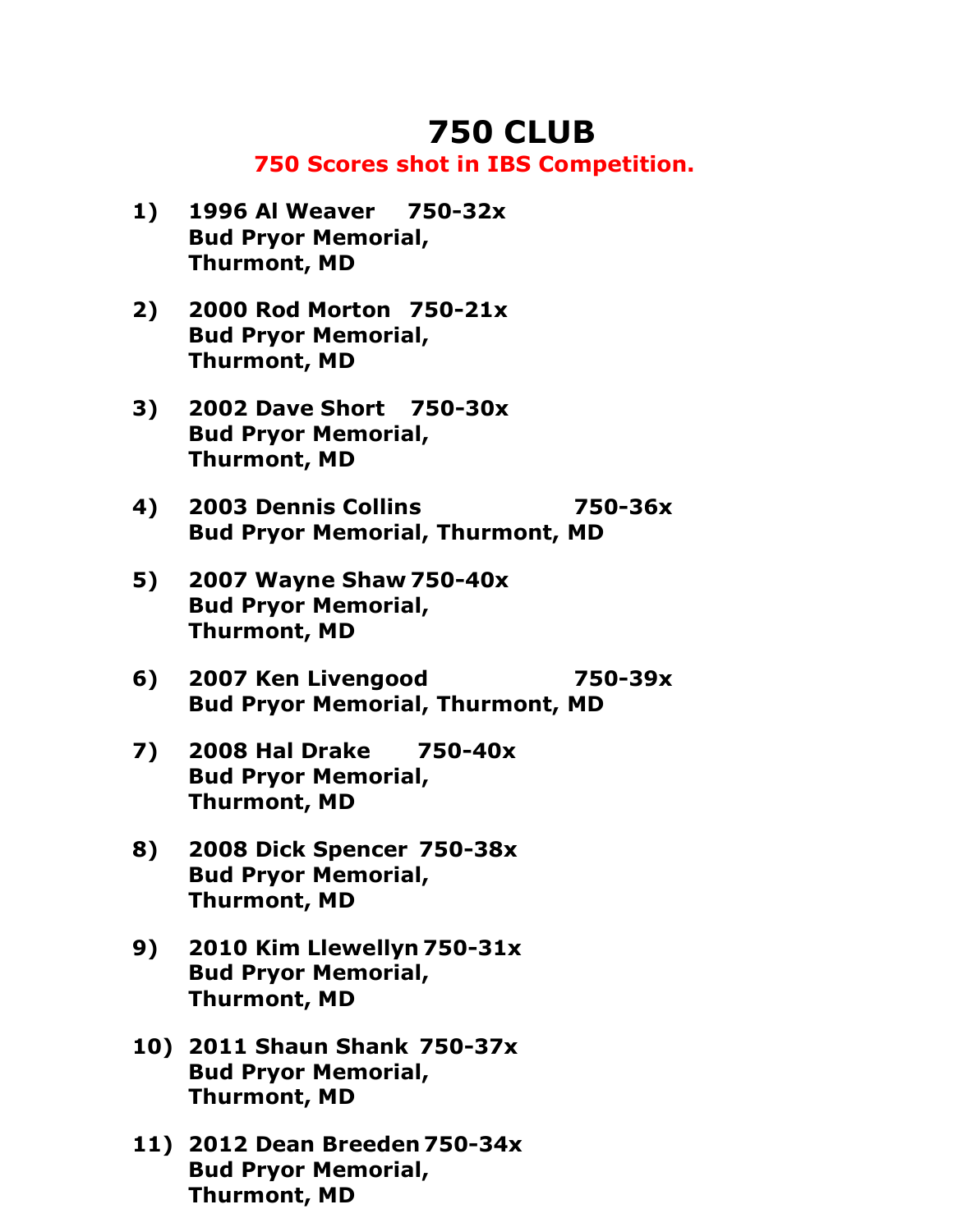- **12) 2012 Roy Hunter 750-24x Bud Pryor Memorial, Thurmont, MD**
- **13) 2013 Roy Hunter 750-26x Bud Pryor Memorial, Thurmont, MD**
- **14) 2014 John Bosley 750-37x Southern States Challenge, Ashe County, NC**
- **15) 2015 John Cascarino 750- 35x Bud Pryor Memorial, Thurmont, MD**
- **16) 2015 Ricky Read 750-31x Bud Pryor Memorial, Thurmont, MD**
- **17) 2015 Wayne France 750- 28x Bud Pryor Memorial, Thurmont, MD**
- **18) 2016 Roger Avery 750-27x Georgia Mountain Shooters, Eastanolle GA**
- **19) 2016 Jim Cline 750-24x Buckcreek Gun Club, Somerset KY**
- **20) 2017 Jim Cline 750-37x Georgia Mountain Shooters, Eastanolle, GA**
- **21) 2017 Mike Clayton 750-28x Georgia Mountain Shooters, Eastanolle, GA**
- **22) 2018 Wayne France 750-42x Bud Pryor Memorial, Thurmont, MD**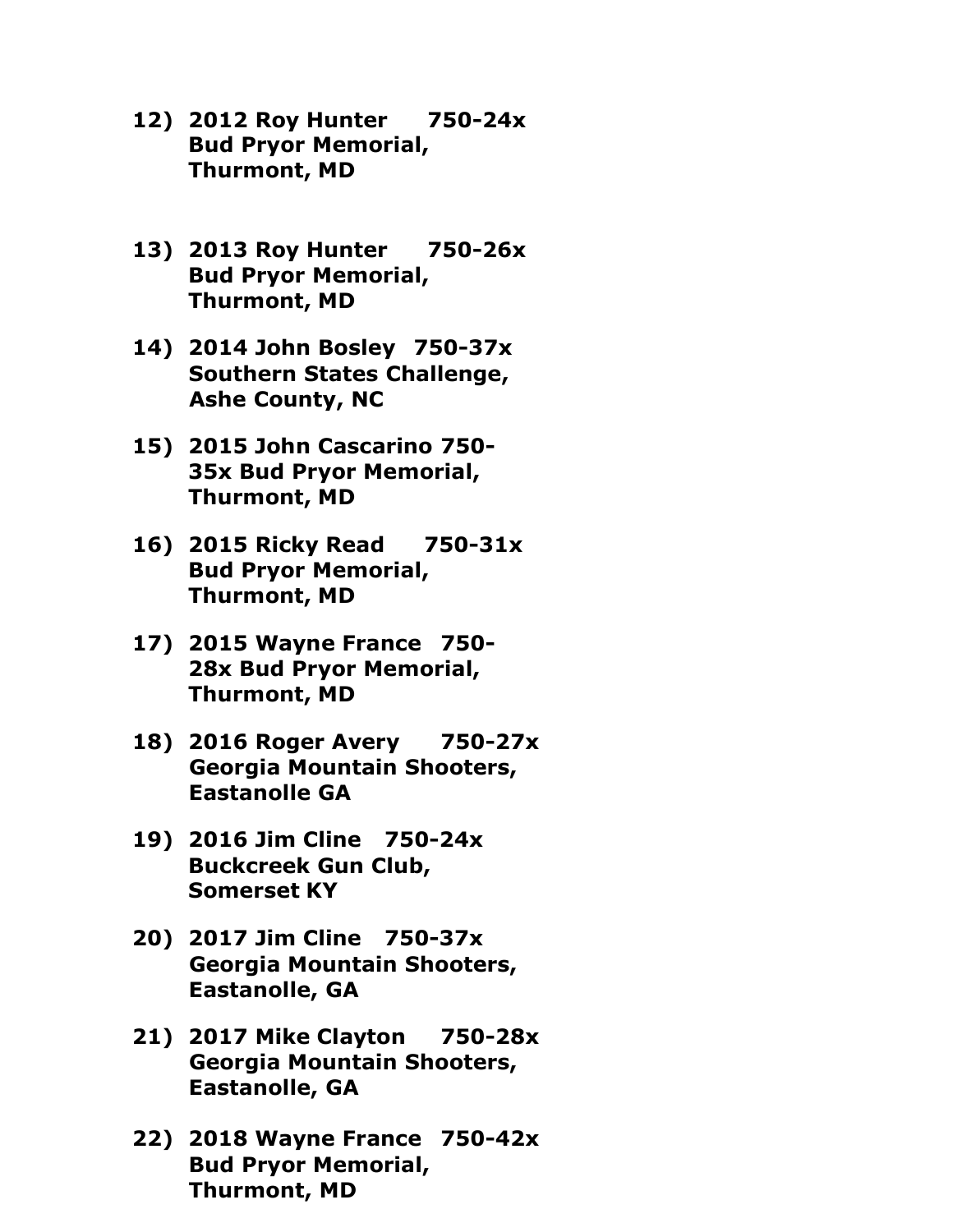- **23) 2018 Dean Breeden 750-37x Bud Pryor Memorial, Thurmont, MD**
- **24) 2018 Michael Clayton 750-38x Bud Pryor Memorial, Thurmont, MD**
- **25) 2018 John Cascarino 750-36x Bud Pryor Memorial, Thurmont, MD**
- **26) 2018 Jim Cline 750-38x Current LV Record Georgia Mountain Shooters, Eastanolle, GA**
- **27) 2018 Dewey Hancock 750-46x Current HV Record Georgia Mountain Shooters, Eastanolle, GA**
- **28) 2018 Dewey Hancock 750-32x Georgia Mountain Shooters, Eastanolle, GA**
- **29) 2018 Michael Clayton 750-32x Georgia Mountain Shooters, Eastanolle, GA**
- **30) 2021 Jim Cline 750-33x Georgia Mountain Shooters, Eastanolle, GA**
- **31) 2021 Wayne France 750-41x Maine Firecracker, Orrington/Damariscotta, ME**
- **32) 2021 Randy Jarvis 750- 37x Maine Firecracker, Orrington/Damariscotta, ME**